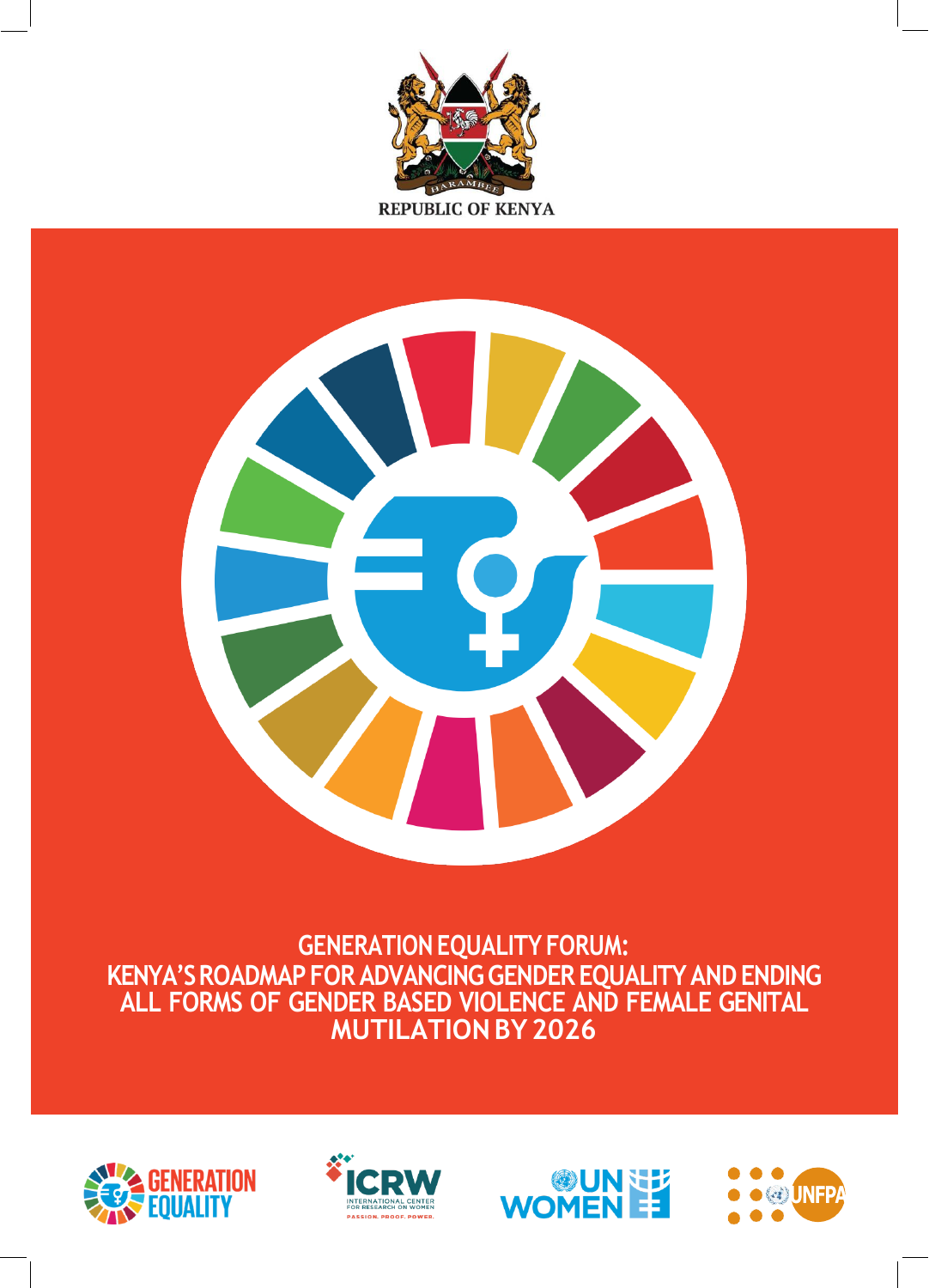

## **TABLE OF CONTENTS**

| 1.0 | <b>EXECUTIVE SUMMARY</b>                             | 3  |
|-----|------------------------------------------------------|----|
| 2.0 | INTRODUCTION AND PURPOSE OF BRIEF                    | 5  |
| 3.0 | <b>KENYA'S NATIONAL CONTEXT</b>                      | 5  |
|     | <b>3.1 SOCIO-ECONOMIC CONTEXT</b>                    | 6  |
| 4.0 | <b>GBV IN KENYA: SITUATION ANALYSIS</b>              | 7  |
| 5.0 | <b>KENYA'S COMMITMENT ON ENDING ALL FORMS OF GBV</b> | 8  |
| 6.0 | <b>OPPORTUNITIES</b>                                 | 9  |
| 7.0 | <b>FRAMEWORK FOR KENYA'S GEF COMMITMENTS</b>         | 10 |
|     | <b>7.1 THE COMMITMENTS</b>                           | 12 |
| 8.0 | <b>COMMITMENT-MAKERS MODEL</b>                       | 14 |
| 9.0 | <b>CONCLUSION</b>                                    | 14 |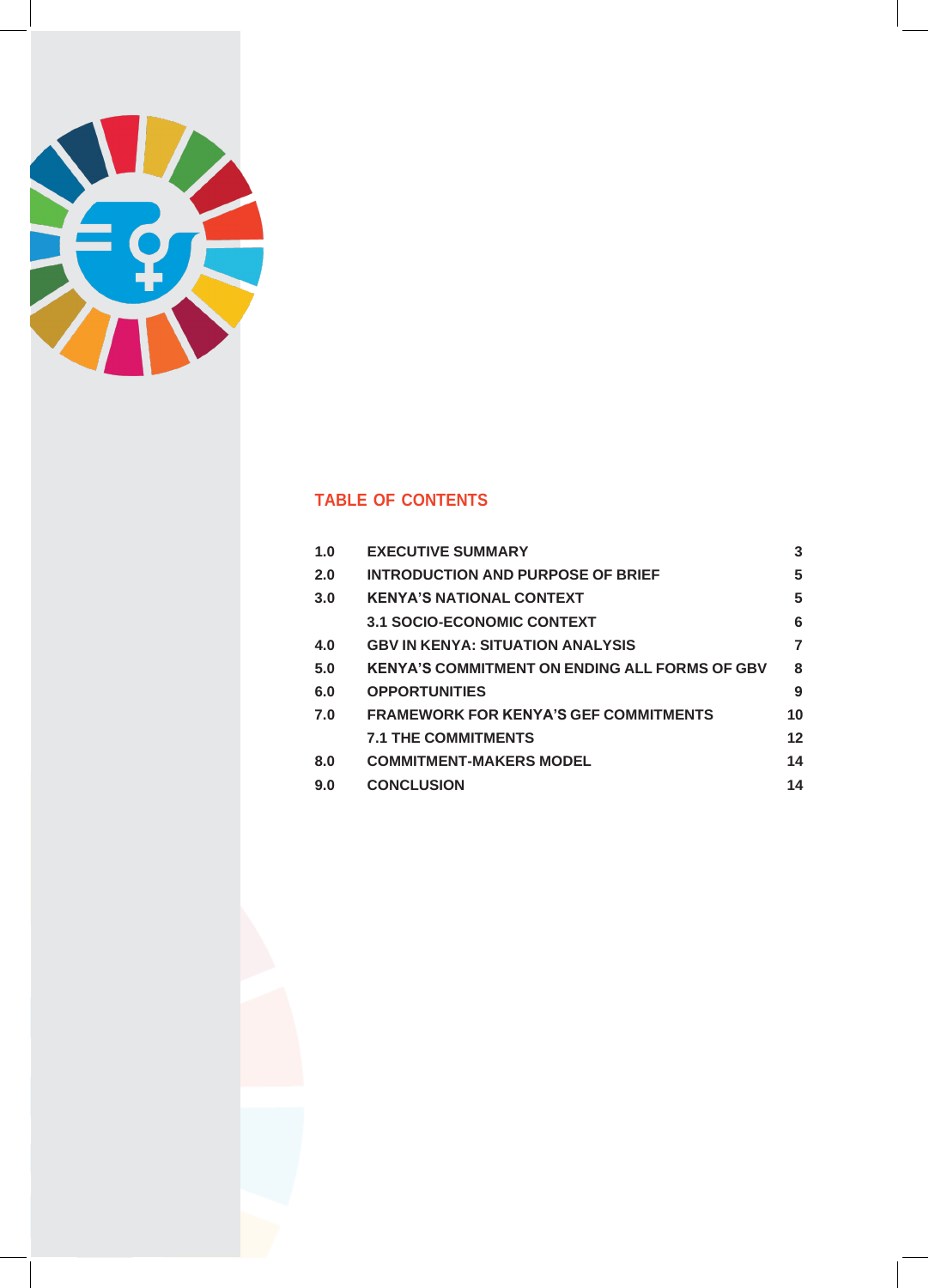**3**

## <span id="page-2-0"></span>**1.0 EXECUTIVE SUMMARY**

Generation Equality is an international platform that seeks to accelerate the implementation of the gender equality commitments in the Beijing Declaration and Platform for Action of 1995 to achieve transformative change. Generation Equality Forum (GEF) is convened by UN Women and co-hosted by the governments of Mexico and France. As part of the GEF process, Kenya is co-leading the Gender-Based Violence (GBV) Action Coalition, one of the GEF's six Action Coalitions (ACs). The other Actions Coalitions include economic justice and rights, bodily autonomy and sexual and reproductive health and rights (SRHR), feminist action for climate justice, technology and innovation for gender equality, and feminist movements and leadership.

Aligned with international conventions, grounded in Kenya's national law and policies, guided by research and data, and cognizant of best practices in advancing gender equality, women and girl's empowerment, this policy brief outlines the challenges on the road to achieving gender equality and elimination of all forms Gender-Based Violence and postulates a way forward. The policy brief also describes Kenya's current national and social-economic status regarding the advancement of gender equality, women, and girl's empowerment.

The brief specifically outlines Kenya's GEF commitment framework encompassed by **12 concrete actions** on ending all forms of GBV and FGM by 2026. The actions are underpinned across the following pillars outlined by the GEF GBV Action Coalition:

- **• FINANCING:** Increase financing and budgetary allocation for gender-based violence prevention and response, including reform and implementation of laws, policies, and multi-sectoral national action plans in domestic resources across sectors. **Kenya commits to increasing resource allocation, sustaining the current allocation in FY2020/2021**, and setting up co-financing models to create a pathway towards gender-responsive and establish a survivors' fund and research fund for GBV prevention and response.
	- **LEADERSHIP & ACCOUNTABILITY:** By strengthening accountability on enforcement and implementation of Kenya's laws, policies, and other commitments on advancing Gender equality and ending all forms of Gender-Based Violence and Female Genital Mutilation. **Kenya commits to developing an accountability framework for tracking expenditure on the allocated resources for ending all forms of GBV and FGM, and an indicator in the government Performance contracting framework** to track duty-bearers accountability on enforcement and implementation of GBV laws and policies by 2022.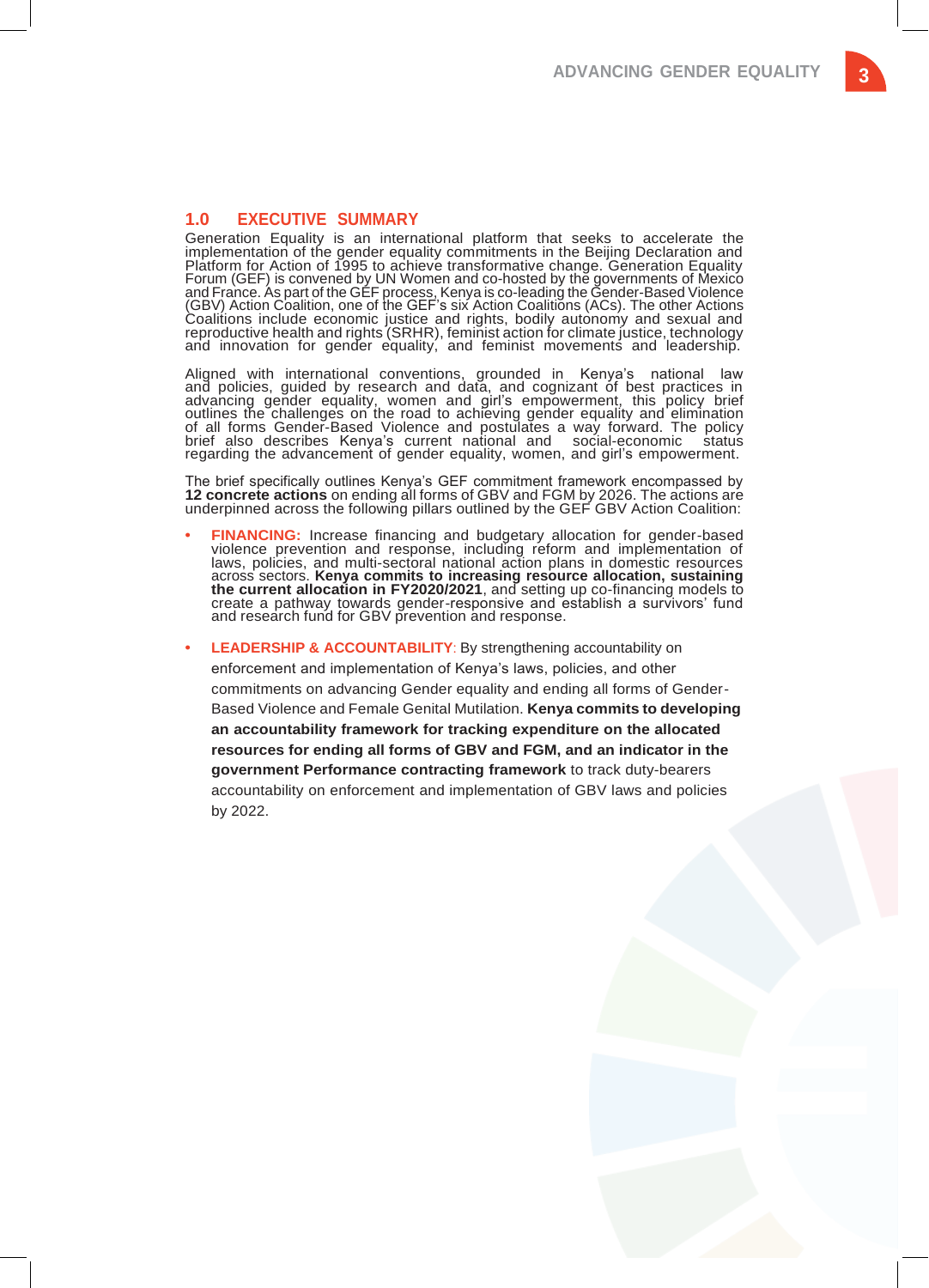- **• LAWS AND POLICIES:** By ratification and implementation of laws and conventions. **Kenya commits to ratifying and implementing the ILO Convention 190** on elimination of Gender-Based Violence and Harassment in the world of work by 2026, in close partnership with the private sector.
- **•• DATA:** By strengthening the utilization of gender statistics in informing the design, scale-up, and evaluation of FGM and GBV programming. **Kenya commits to introducing a module on GBV in the 2022 Kenya Demographic Health Survey** and **developing a GBV management and information system by 2022.**
- **SERVICE DELIVERY:** Kenya commits to incorporating GBV prevention and response service provision in the essential minimum package of the Universal Health Coverage UHC by 2022 and **scaling up the national police service integrated response to GBV** ('Policare'<sup>1</sup> ). In addition, **Kenya commits to** establishing Gender-Based Violence Recovery Centers and shelters in all 47 counties by 2026.

Kenya recognizes that the realization of GEF commitments requires the contribution of a wide range of stakeholders. Therefore, Kenya welcomes the contributions of partners through the global GEF Commitment-Makers model.

'POLICARE is a National Police Service (NPS) integrated response to Sexual and Gender-Based Violence<br>(SGBV) in Kenya. It is designed as a multi- agency victim cantered "ONE STOP CENTER" service provider.<br>The service provid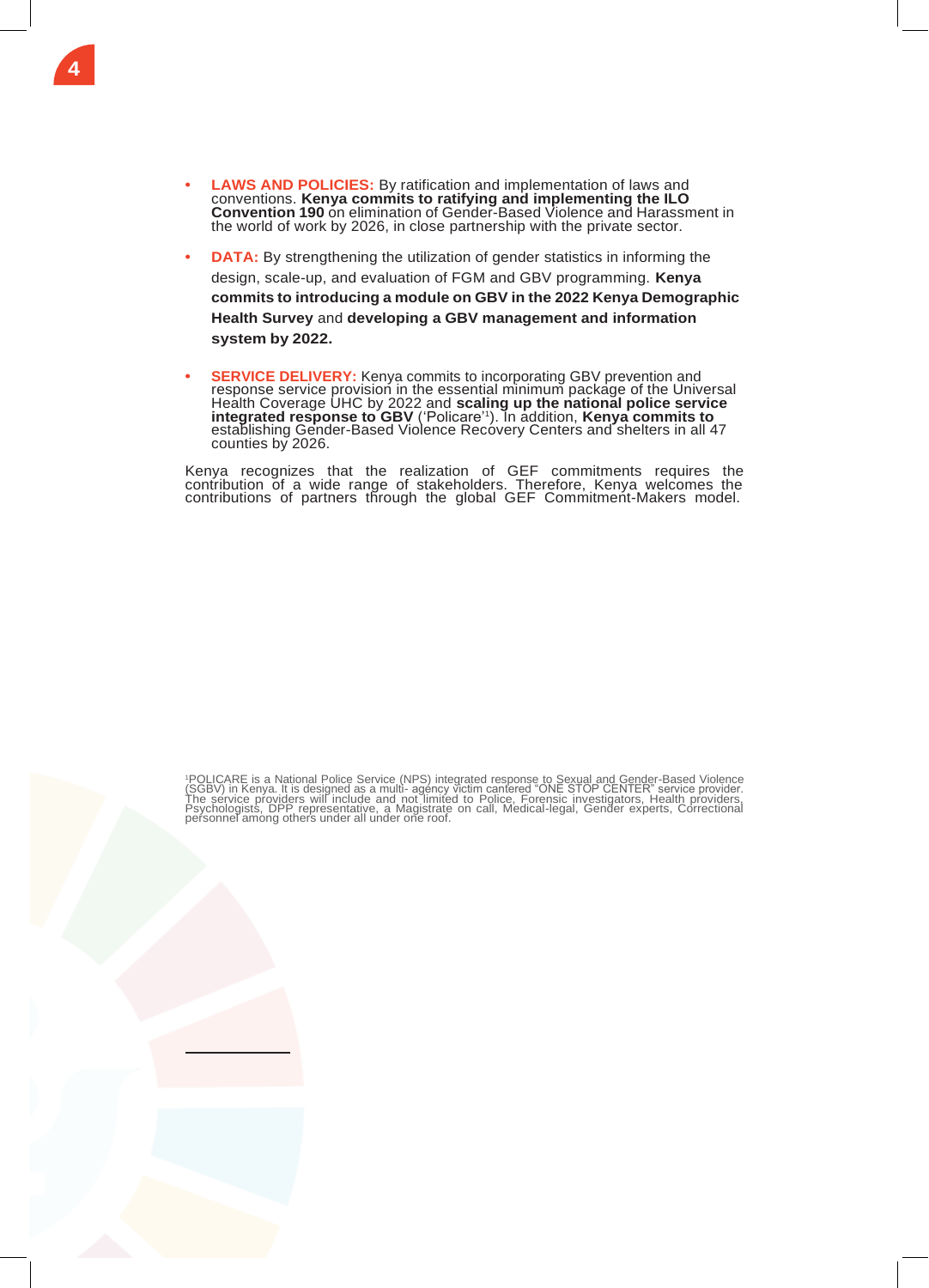# **5**

## <span id="page-4-0"></span>**2.0 INTRODUCTION AND PURPOSE OF BRIEF**

Generation Equality is an international platform that seeks to accelerate the implementation of the gender equality commitments in the Beijing Declaration and Platform for Action of 1995 to achieve transformative change. Convened by UN Women (the United Nations entity dedicated to gender equality and the empowerment of women) and co-hosted by Mexico and France, the Generation Equality forum has identified six thematic areas and created Action Coalitions to that regard. These steps are integral for progress and transformative change on gender equality at all levels. The six Action Coalitions (ACs) include: Gender-Based Violence (GBV), Economic justice and rights, Bodily autonomy and sexual and reproductive health and rights (SRHR), Feminist action for climate justice, Technology and innovation for Gender Equality, and Feminist movements and leadership.

Kenya is co-leading the Gender-Based Violence (GBV) Action Coalition alongside the U.K., Uruguay, and Iceland as member states; the European Union; Ford Foundation, civil society, and private sector partners. The GBV Action Coalition has developed a global roadmap identifying **four (4) sub-themes** that are considered instrumental to achieving the overall goal of ending all forms of GBV by 2026. The sub-themes are:

- 1 Creating enabling environments for the elimination of GBV.
- 2 Scaling up evidence-driven prevention programming.
- 3 Scaling up comprehensive, accessible services for survivors.
- 4 Increasing accountability, participation, and support to autonomous girl-led, women's rights organizations (WRO), women's rights activists (WRA), and women human rights defenders (WHRD) working to address GBV (including female genital mutilation (FGM) and child early and forced marriage/early unions.

## <span id="page-4-1"></span>**3.0 KENYA'S NATIONAL CONTEXT**

Kenya's leadership in the Generation Equality GBV Action coalition is guided by His Excellency (H.E) President **Uhuru Kenyatta**'s commitment to end Female Genital Mutilation (FGM) by 2022. The commitment was made on the 4th of June 2019, in Vancouver, Canada, and reiterated at the Nairobi Summit on ICPD+25 in November 2019. A roadmap to support the implementation of the Presidential commitment is guided by a Presidential Acceleration Plan.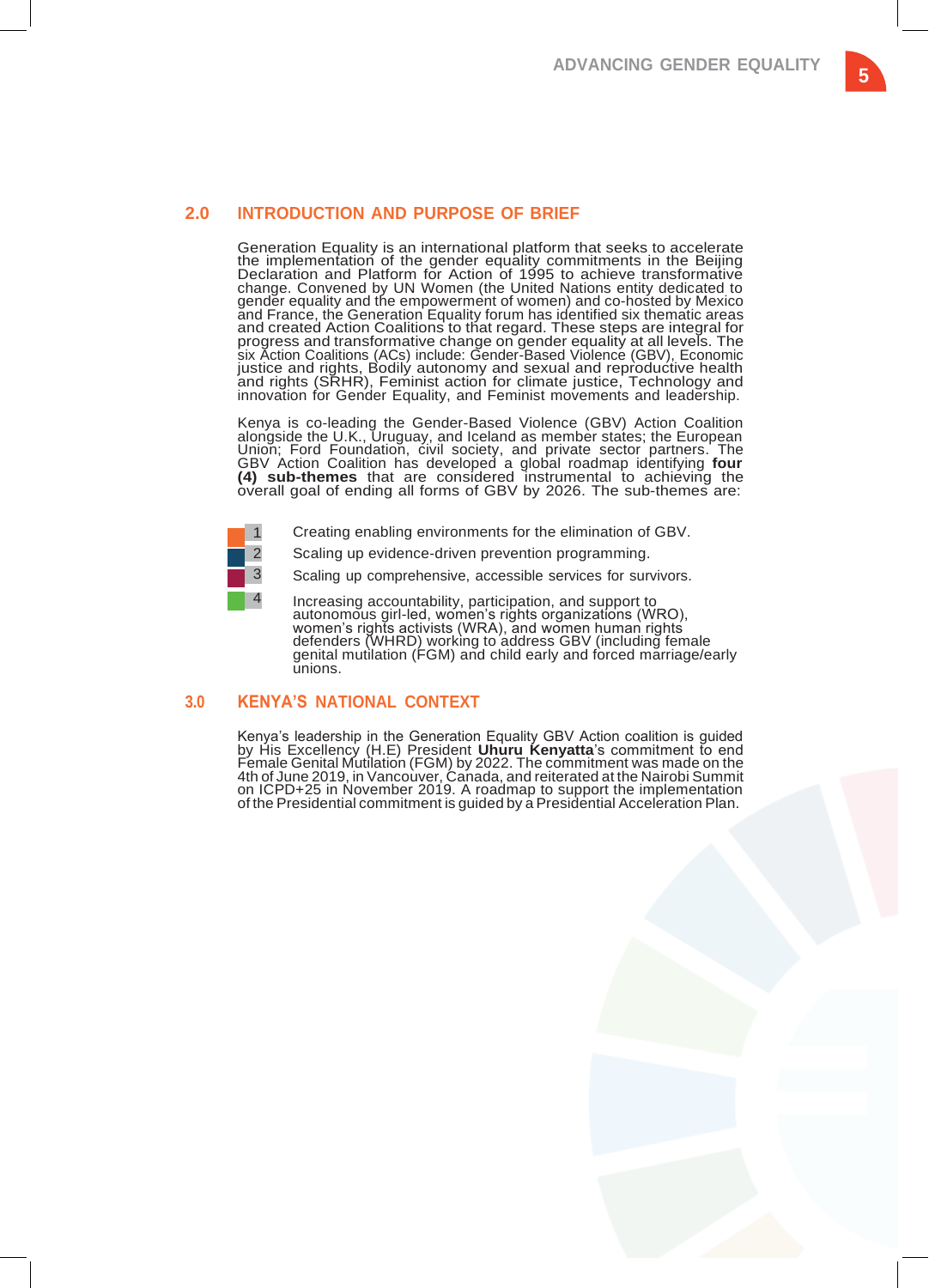This brief provides **an overview of Kenya's policies and strategies to advance gender equality and eliminate all forms of GBV.** This includes harmfulpractices such as Female Genital Mutilation and child, early and forced marriages within the context of the Gender-Based Violence Action Coalition's sub-themes.Thepolicybriefconsiders**theimpactoftheCOVID-19pandemic** on the lives of women and girls in all their diversity and further highlights critical opportunities for strategic engagement. Finally, the brief **outlines practical policy actions and commitments that can be implemented by Kenya under their co-leadership in the GEF Action Coalition on GBV**.

## <span id="page-5-0"></span>**3.1 SOCIO-ECONOMIC CONTEXT**

Since the global adoption of the Beijing Declaration and Platform for Action, Kenya has recorded substantial progress in advancing gender equality and empowerment ofwomen and girls. These advancements include the adoption of policy and legal measures related to Gender-Based Violence (GBV); Female Genital Mutilation (FGM), gender parity in school enrollment at the primary school level, progrèss on women's representation in leadership and decision making, the right to matrimonial property, and the right to citizenship. Despite this progress, women, and girls continue to face discrimination, exclusion, and inequality across economic, social, and political fronts.

**Demographics:** According to the 2019 census, the population of Kenya is 47,564,296. Of these, 23,548,056 (49.51%) are male, 24,014,716 (50.49%) are female, and 1,524 are intersex. Women and girls making up over 50% of Kenya's (and the global) population bolsters the rightsbased argument for gender equality, women and girl's empowerment.

**Vulnerabilities:** Kenya has high-income inequality. Fifty-three percent (53%)<sup>1</sup> of the Kenyan population is considered poor by international standards, the most significant percentage being rural dwellers and women. The country has registered near-gender parity in the enrolment of girls and boys at the primary school level on indicators related to education. Fertility rates have dropped from 4.9 births per woman in 2003 to 3.9<sup>2</sup> births per woman in 2014. However, the lived reality for women and girls is markedly different, particularly in terms of the statistics based on age, education, and geographical location. For example, 23% of girls in Kenya are married off before the age of 18, placing them at a high risk of maternal mortality, which according to the World Health Organization (WHO), is highest for adolescent girls under 15 years old. Higher-income losses among women due to the ongoing COVID pandemic are likely to increase their vulnerability to GBV. According to a COVID-19 Gender Assessment conducted by UN Women<sup>3</sup> in Kenya in 2020, 20% of women compared to 12% of men reported a loss of income at the time of the survey.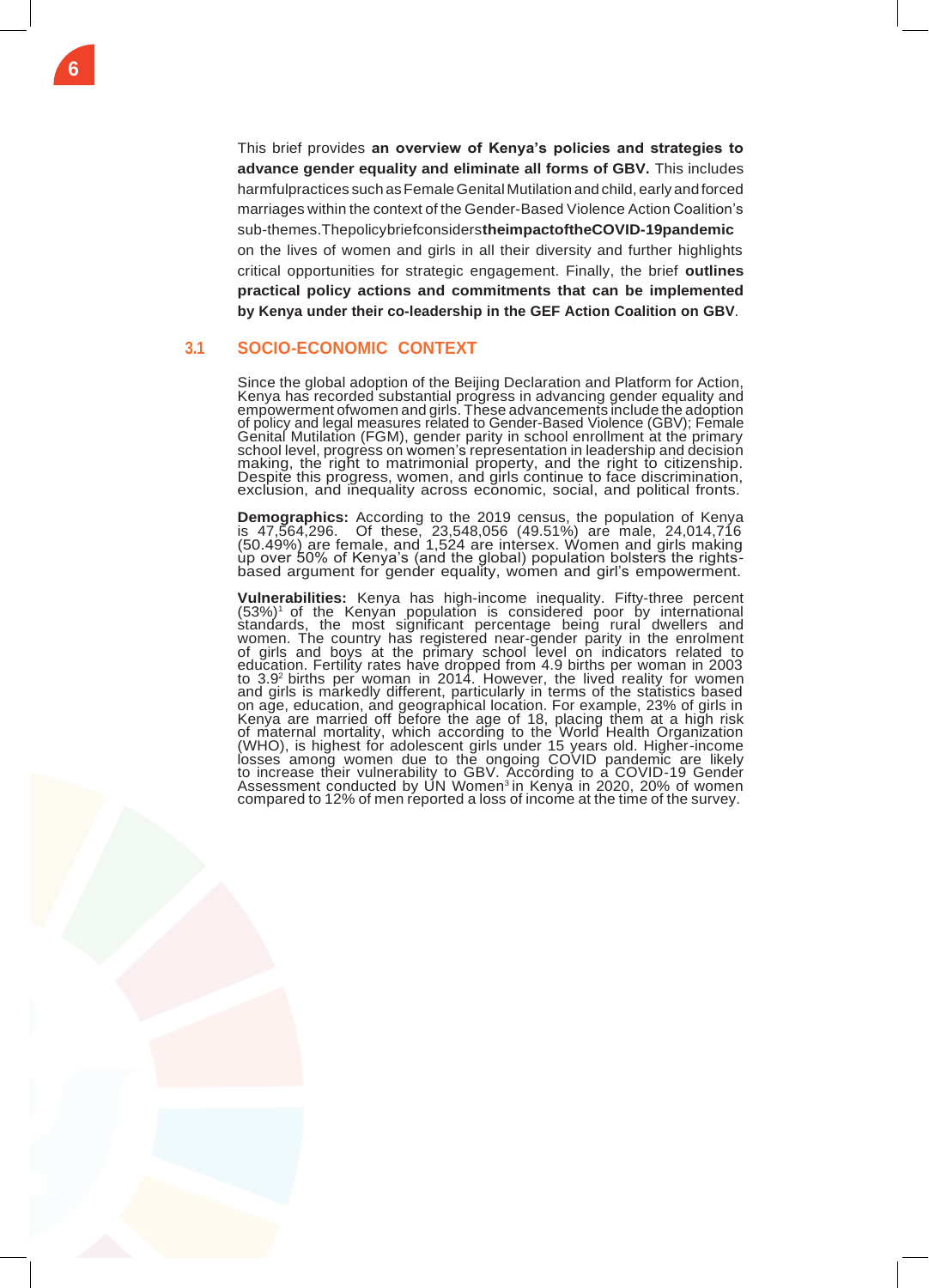In terms of crisis situations, from an average of 5.6 million people in need, at least 1.4 million women and girls have limited access to reproductive health care, and 280,000 females face protection risks and gender-based violence.

#### <span id="page-6-0"></span>**4.0 GBV IN KENYA: SITUATION ANALYSIS**

GBV occurs in private and public spheres and is one of the most pervasive forms of human rights abuse. It is often used as a tool to maintain and reinforce gender power imbalance. There are various forms of GBV, such as intimate partner violence, female genital mutilation (FGM), child, early and forced marriages, rape, defilement, and other forms of sexual violence and abuse. Across the world, a complex set of social and structural factors drive GBV. Harmful gender norms, which rigidly define and enforce gender roles, and support the right of men over women's bodies and sexuality, perpetuate GBV.4 Also, a culture of silence around violence against women and girls and acceptance of violence to discipline women and children and settle interpersonal disputes increase the risks of violence and harassment and contribute to a low level or lack of GBV reporting. Further, intersecting axes of inequality—gender, class, age, ethnicity, disability, and others—heightens the risk of GBV for marginalized and vulnerable groups.

According to the Kenya Demographic Health Survey<sup>5</sup> of 2014, 47% of women aged 15 to 49 years reported having experienced either sexual or physical IPV at some point in their lives, with 25.5% in the last 12 months. In Kenta, the prevalence of FGM is 21%, with significant variation ranging between 1 percent to 98 percent across the country. Like other forms of GBV, FGM<sup>6</sup> has social sanctions linked with women's social status or marriageability, religious identity, and family honor.

The global COVID-19 pandemic has further exacerbated the likelihood of GBV. Like other countries worldwide, Kenya has seen a spike in cases of Gender-Based Violence, specifically domestic violence and sexual offenses. Statistically, most perpetrators are close relatives, guardians, and/or persons living with the survivors from the recorded cases. In a survey<sup>7</sup> undertaken by the National Crime Research Centre on the prevalence of GBV during the pandemic, the number of GBV cases recorded between January and June 2020 had shot up by 92.2% compared with those between January and December the previous year. According to the Chief Justice's report in April 2020, sexual offenses constituted 35.8% of reported cases handled within the judiciary. Globally and in Kenya, some of the containment measures to mitigate the impact of COVID-19—such as national curfews, lockdowns, and school closures—were shown to expose girls to FGM and discriminatory and harmful practices, including early and forced child marriages. **The above context and evidence base provides the basis for the need and urgency to address GBV.**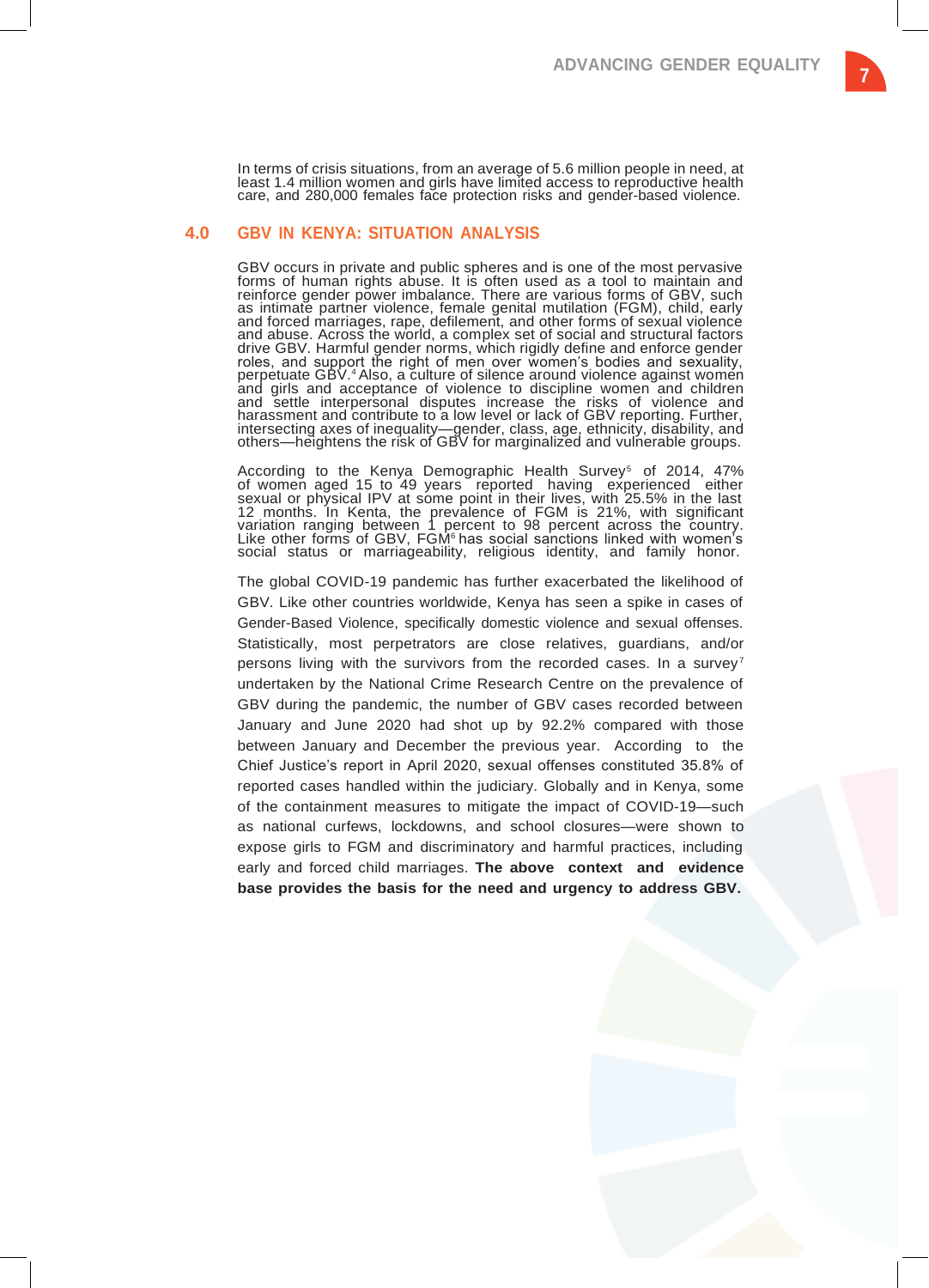Prevention and Response to GBV require holistic and systemic approaches with robust legal and policy frameworks, resource commitments, and programs to support prevention along with care and support for survivors to seek justice, recover and rebuild their lives. Meaningful implementation of this goal requires enhanced accountability measures, enforcement of laws, rigorous implementation of policies, and coordinated multi-sector GBV prevention and response efforts towards improving access and quality of essential GBV services and addressing the social and cultural norms that promote and normalize GBV.

#### <span id="page-7-0"></span>**5.0 KENYA'S COMMITMENT ON ENDING ALL FORMS OF GBV**

Kenya made commitments related to ending GBV during the Nairobi Summit on 25th Anniversary of the International Conference on Population and Development (ICPD+25) in 2019 during the Nairobi Summit. The commitments, which were aimed at accelerating momentum on the 1994 ICPD Plan of Action, are:

- To end Female Genital Mutilation by strengthening coordination on legislation and policy framework; communication and advocacy; evidence generation, and support of cross-border collaboration on elimination of FGM by 2022.
- To eliminate, by 2030, all forms of gender-based violence –<br>including child and forced marriages by addressing social and<br>cultural norms that propagate the vice while providing support to<br>women and girls who have been
- To ensure universal access to quality reproductive health services, including prevention and management of GBV, in humanitarian and fragile contexts by 2030.

InadditiontotheICPD+25commitments,theGovernmentofKenyacommitted an **allocation for FY2020/2021 of USD 2.79 million towards elimination of GBV and FGM.** This initial resource allocation is critical to implementing already existing policy commitments on ending GBV and FGM and to providing a frame and baseline evidence for a gender responsive budgeting on GBV and FGM. The Government has also launched guidelines for the management of County Gender Based Violence Recovery Centers which are critical for ensuring that survivors have access to quality essential services.

As part of Kenya's leadership in the Gender Based Violence Action Coalition in the Generation Equality process, the country seeks to build on these commitmentsbyexpandingthescopewhereapplicable, increasingthelevelof ambitionandacceleratingthemomentumtowardstheadvancementofgender equality as well as the empowerment of women and girls in their diversity.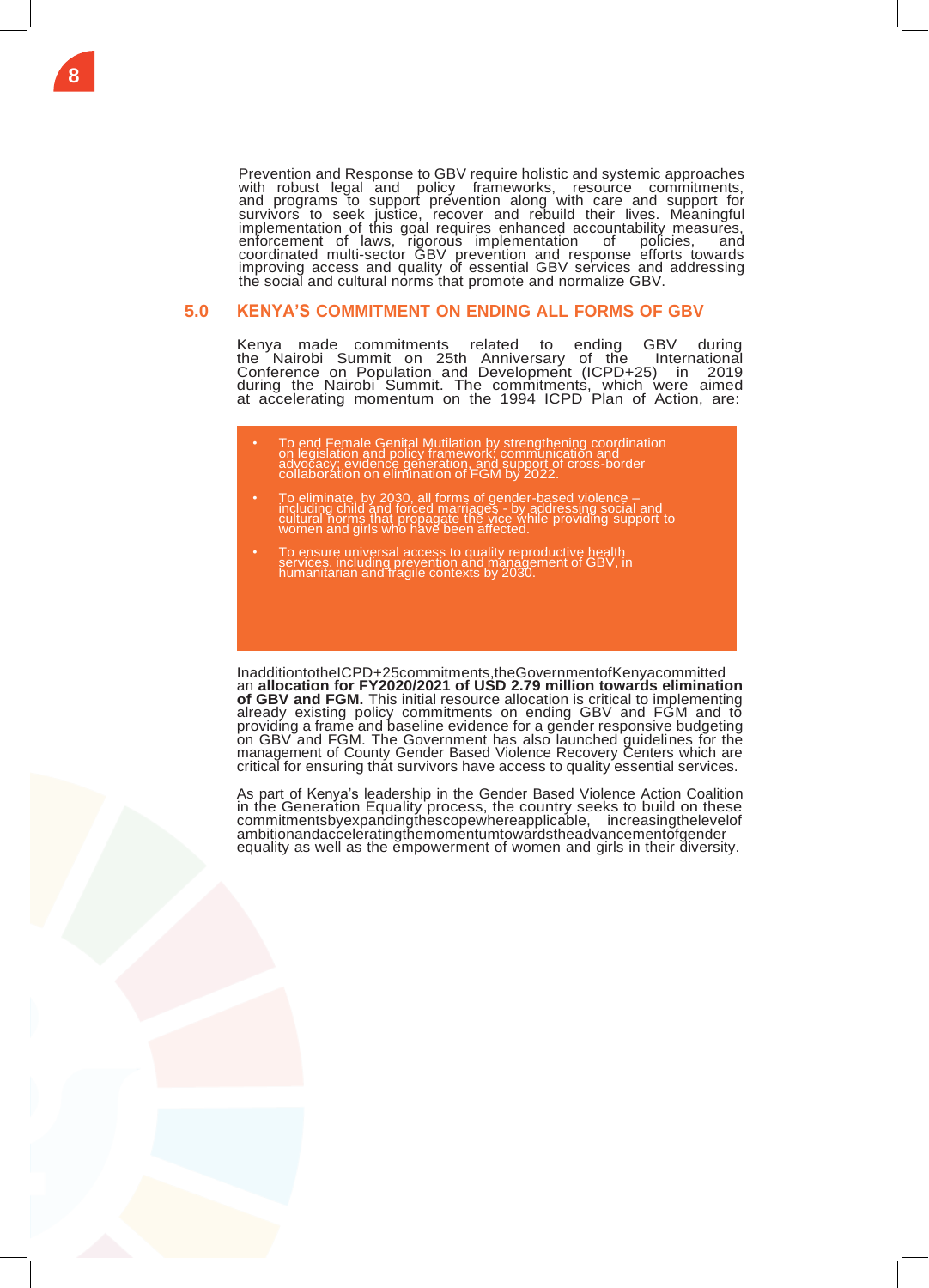#### <span id="page-8-0"></span>**6.0 OPPORTUNITIES**

**• National leadership**: In Kenya, GEF is a Presidential initiative, with His Excellency the President's personal commitment bringing much needed visibility to the Forum. **The Office of the President** is providing both capacity and technical support to follow up and sustain momentum before and after the Generation Equality Forum at all levels. This includes the adoption of a robust **GEF Leadership structure** at the national level comprising of the GEF National Advisory Committee, the National Steering Committee, County GBV/ FGM Committees with diverse members from government ministries, CSO, UN entities set-up to advise government, fast track and serve as a coordination mechanism for GBV prevention and response.

#### **• In the last 10 years, several legislations and policies have been enacted. These include:**

- The Protection Against Domestic Violence Act 2014,<sup>8</sup>
- Prohibition Against Female Genital Mutilation Act 2011,<sup>9</sup>
- National Policy for the Eradication of Female Genital Mutilation (2019),<sup>10</sup>
- National Policy on Gender and Development, 2019,<sup>11</sup>
- National Policy for Prevention and Response to Gender Based Violence (2014) currently under review.<sup>12</sup>

Other policy frameworks include the National Monitoring and Evaluation Framework towards the Prevention of and Response to Sexual and Gender Based Violence, 2014 and multi-sectoral Standard Operating Procedures (SoPs) for Sexual Violence Prevention and Response (2013). In addition, Kenya operates toll-free help lines such as 1195 and Policare. as well as

- **• Multi-sectoral approach to prevention and response to GBV:** The government has set-up an inter-agency programme. The programme includes several ministries, such as Interior and Coordination of National Government, Health, Education, Public Service and Gender, Treasury and Planning, and others, in line with their mandates to prevent and/or respond to GBV. This inter-agency programme is expected to enhance multi-sectoral coordination and effective implementation of GBV prevention and response programs. The State Department for Gender, alongside civil society actors coordinates the GBV Task Force under the Gender Sector Working Group.
- **• Inter-governmental framework on the coordination of gender:** The framework offers the opportunity to improve response by outlining responsibilities among various government levels and clear engagement spaces at national and county levels. The main structures include the GBV Sector working group under the National Gender Sector Working Group (GSWG), county based GBV sector working groups as well as anti-FGM coordination groups. All these provide an institutional framework for follow-up, review, and implementation of Kenya's GEF commitments.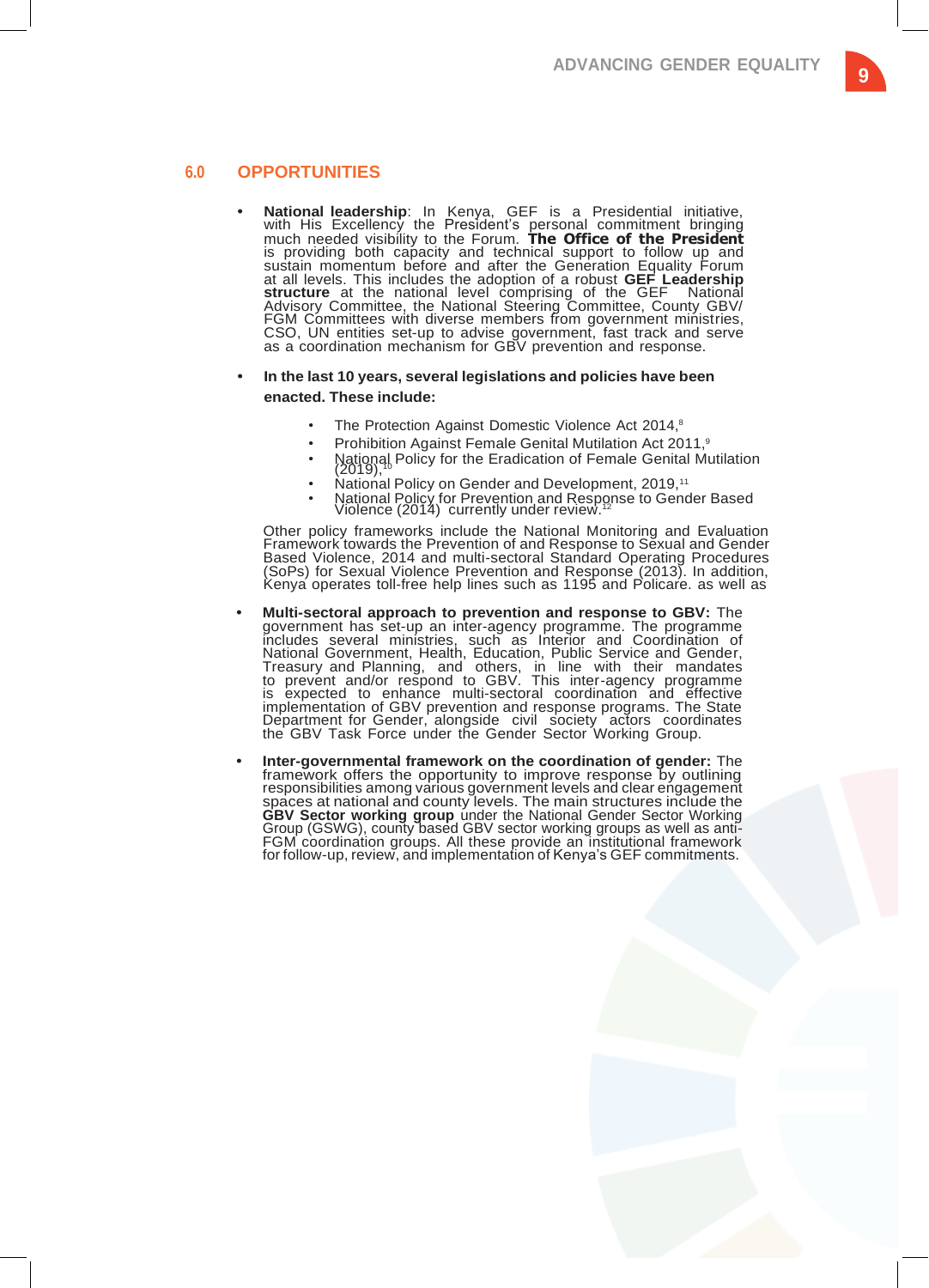- Kenya has also formulated a **national response plan on genderbased violence and harmful practices in the context of COVID-19. Research conducted by the Office of the President on the impact of COVID-19 on girls and young women** provides data analysis on GBV and offers an opportunity to guide evidence-based GEF policy and program commitments that can respond to issues that were not identified prior to the pandemic or have been exacerbated since.
- **• Kenya's report on the 25-year review on the implementation of the Beijing Platform for Action** provides a framework and insight on areas that require greater focus in accelerating the elimination of Gender Based Violence and other harmful practices such as FGM and stock-taking of all the 12 critical areas of the Beijing Declaration and Platform for Action.
- **• The development of Kenya's Investment Case for ending GBV and FGM for Transformative Results. The investment cases** being developed as an accountability framework for implementation of ICPD+25 commitments present an opportunity to focus on the unfinished business of the ICPD Agenda in Kenya, by defining the scale and scope of investments needed to prioritize proven, highimpact and cost-effective interventions that are required to accelerate progress towards achievement of the transformative results committed to bythe government and key partners.

### <span id="page-9-0"></span>**7.0 FRAMEWORK FOR KENYA'S GEF COMMITMENTS**

The Generation Equality Forum provides a platform and opportunity to demonstrate Kenya's commitment to achieve gender equality and end genderbased violence at the domestic and global level. As a leader in the GBV Action Coalition of the Generation Equality process, Kenya's aim is to:

- **1. Build on significant progress made in Kenya after the adoption of the 1995 Beijing Declaration and the Platform for Action.** This includes the adoption of policy and the legal measures related to Gender-Based Violence (GBV); Female Genital Mutilation (FGM), gender parity in school enrollment at the primary school level, progress on women's representation in leadership and decision making, the right to matrimonial property, and the right to citizenship. Despite this progress, women and girls continue to face discrimination, exclusion, and inequality across economic, social, and political fronts.
- **2. Align with Kenya's commitments made during the 25th Anniversary conference on the International Conference** on Population and Development (ICPD+25) Nairobi Summit. These are:
	- To end Female Genital Mutilation by strengthening coordination on legislation and policy framework; communication and advocacy; evidence generation, and support of cross-border collaboration on elimination of FGM by 2022.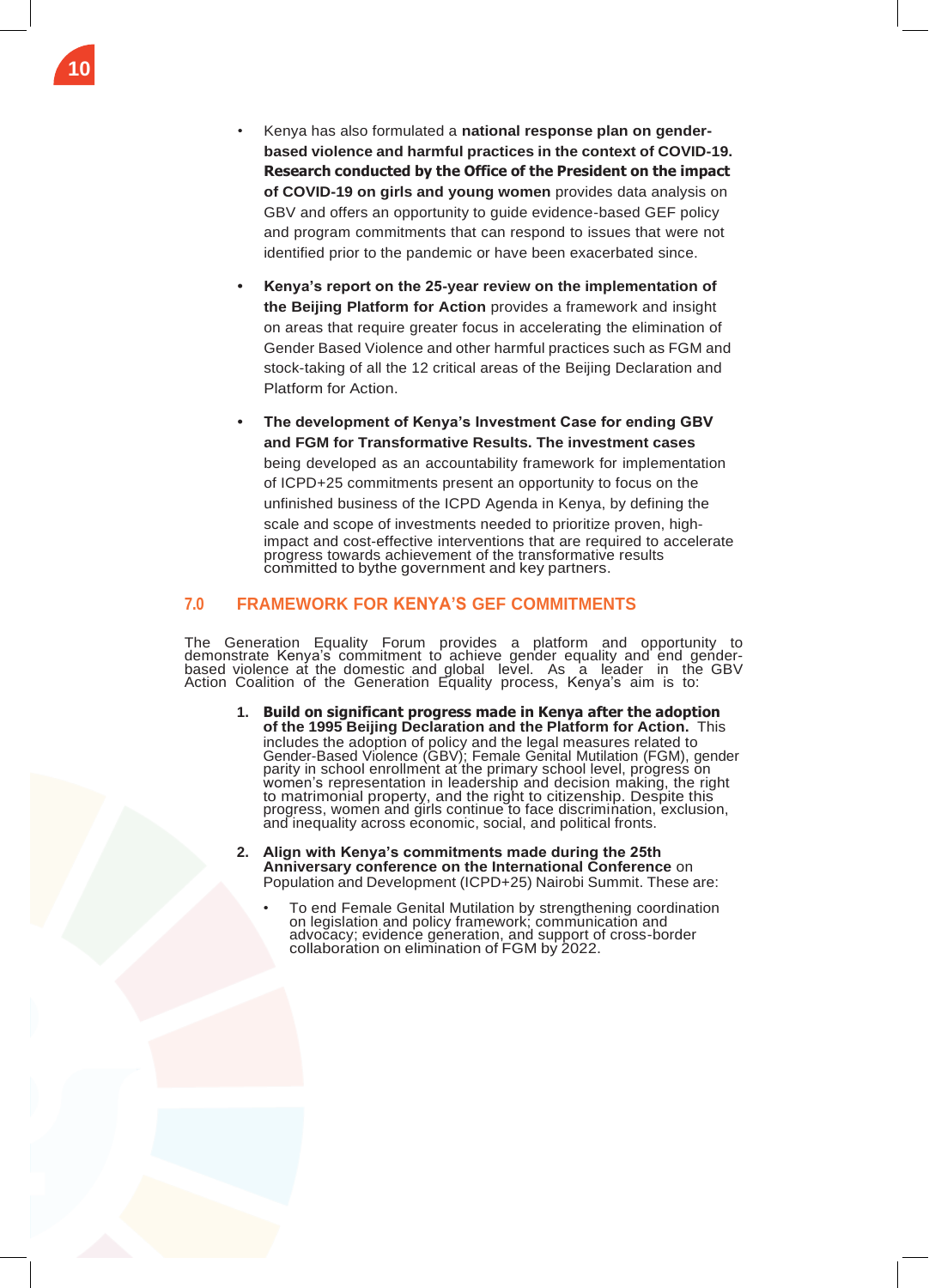- To eliminate, by 2030, all forms of gender-based violence including child and forced marriages - by addressing social and cultural norms that propagate the vice while providing support to women and girls who have been affected.
- To ensure universal access to quality reproductive health services, including prevention and management of GBV, in humanitarian and fragile contexts by 2030.

**3. Domesticate the global GEF GBV Action Coalition Blueprint priorities, which are:**

**More states and regional actors to ratify international and regional conventions. Public and private sector institutions strengthen, implement, and finance evidence-driven laws, policies and action plans to end genderbased violence against women and girls in all their diversity.** This will enable 550 million more women and girls will live in countries with laws and policies prohibiting all forms of gender-based violence against women and girls by 2026.

**2**

**1**

**Scale up implementation and financing of evidence-driven prevention strategies by public and private sector institutions and women's rights organizations to drive down prevalence of gender-based violence against women in all their diversity including in humanitarian settings.** In so doing, increase by 50% the number of countries that include one or more evidence-driven prevention strategies on gender-based violence against women and girls in national policies by 2026.



**Scale up implementation and financing of coordinated survivor-centered, comprehensive, quality, accessible and affordable services for survivors of gender-based violence against women and girls in all their diversity including in humanitarian settings.** This will vastly increase the number of women and girls living in countries that enshrine multi-sectoral action plans on GBV which include provision of police, justice, health and social sector services by 2026.



**Enhance support and increase accountability and quality, flexible funding from states, private sector, foundations, and other donors to autonomous girlled & women's rights organizations** working to end gender-based violence against women and girls in all their diversity. This will progressively improve and increase international funding by 50% to Women's rights organizations, activists and movements including those working to address gender-based violence against women and girls in all their diversity by 2026.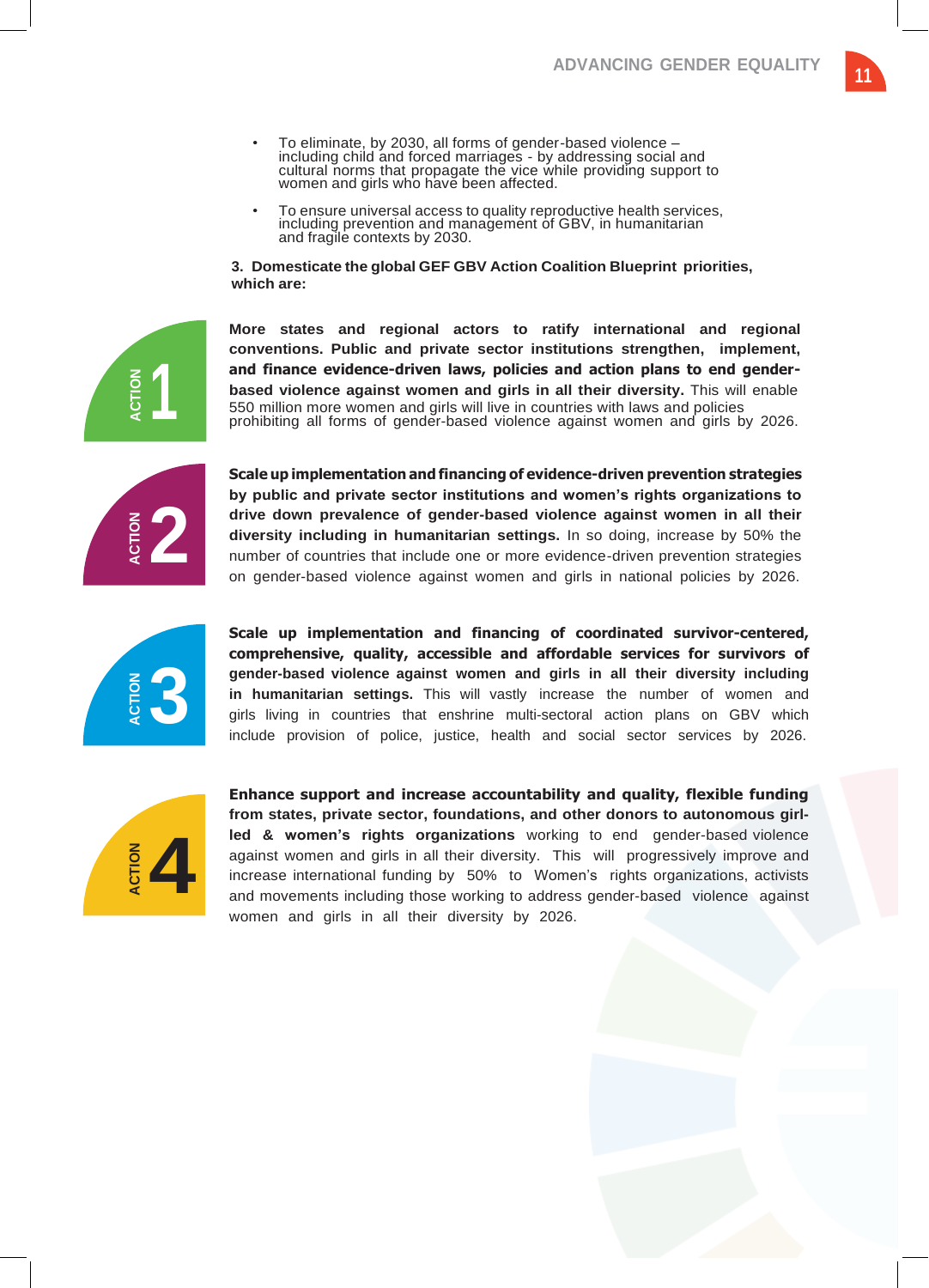## **7.1 THE COMMITMENTS**

Based on the above actions, the Government of Kenya under the global GEF GBV Action Coalition is committing to the following concrete actions on ending all forms of GBV and FGM by 2026.

**1 ACTION ACTION**

<span id="page-11-0"></span>**12**

more women and girls who live in countries with laws and policies prohibiting  $b$  arms of gondar based violence against women and girls  $b$ all forms of gender-based violence against women and girls by 2026. More states and regional actors to ratify international and regional conventions. Public and private sector institutions strengthen, implement, and finance evidence-driven laws, policies, and action plans to end gender-based violence against women and girls in all their diversity. This will protect 550 million

**2. Commit to investing USD 23million for GBV prevention and response by 2022** and increase the resource allocation up to USD 50millión by 2026 through a co-financing model. Specifically, the Government of Kenya, commits to **sustain the allocation for FY2020/2021 of USD 2.79 million to GBV and FGM and incrementally work towards a minimum budget allocation of USD 5million for subsequent financial years.** In addition, we commit to institute an accountability framework for tracking expenditure.

enforcement and implementation of GBV laws and policies by 2022.

**3. Commit to ratify and implement the ILO Convention 190** on eliminating Gender-Based Violence and Harassment in the world of work by 2026 in close partnership with the private sector.



**4. Commit to introducing a module on GBV in the 2022 Kenya Demographic Health Survey** to strengthen the utilization of gender statistics in informing the design, scale-up and evaluation of FGM and GBV programming.

- **5. Commit to develop a GBV management and information system by 2022** to strengthen GBV prevention and response programming.
- **6. Commit to invest USD 1 million annually for GBV research, and innovation** to boost evidence-based programming by 2026.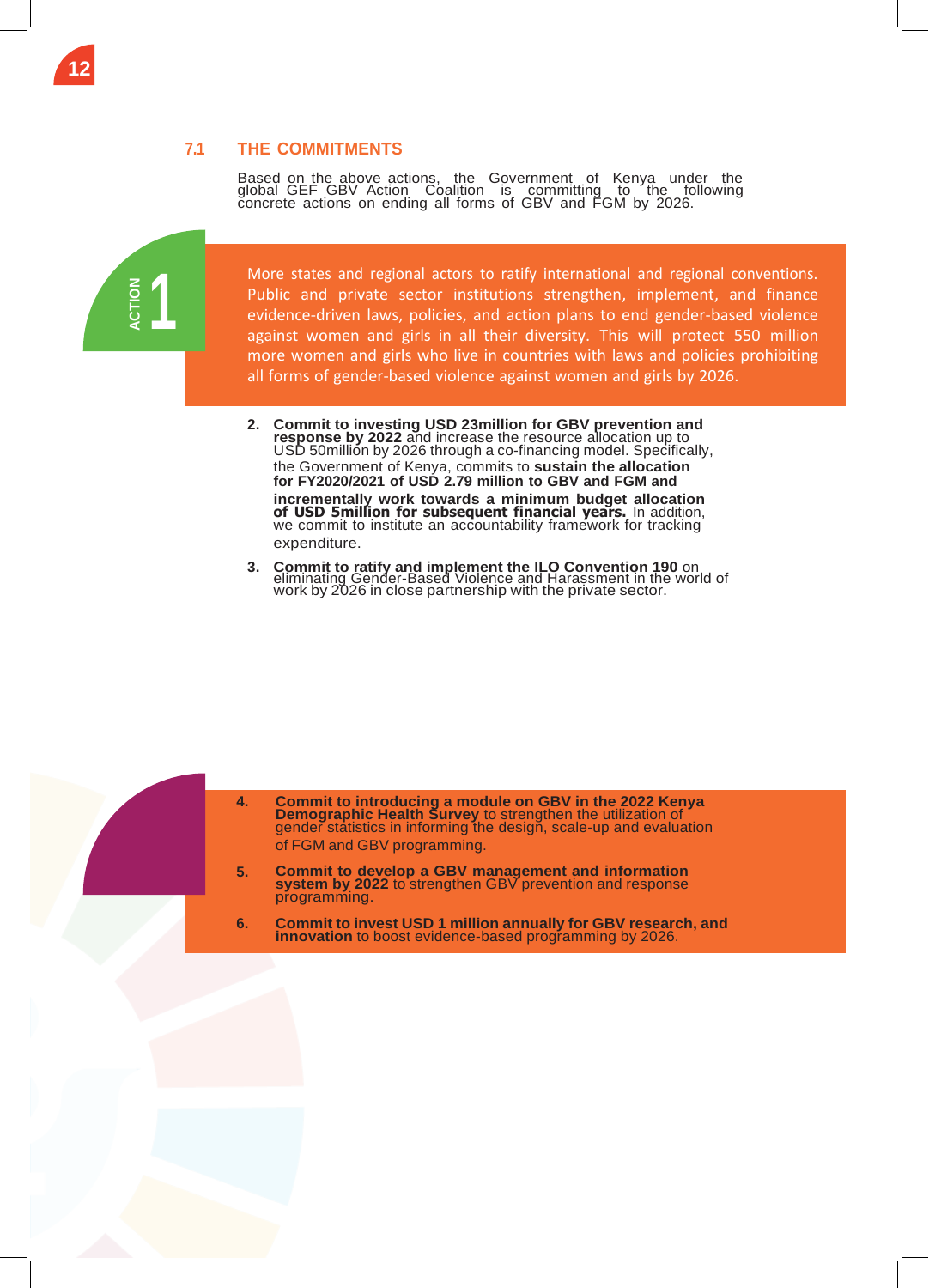

Scale up implementation and financing of coordinated survivor-centered, comprehensive, quality, accessible and affordable services for survivors of genderbased violence against women and girls in all their diversity including in humanitarian settings. This will result in more nations establishing multi-sectoral action plans on GBV which include provision of police, justice, health, and social sector services by 2026.

- **7. Commit to integrating GBV services**- medical, legal, and psychological support services into the essential minimum package of the Universal Health Coverage UHC by 2022.
- **8. Commit to scaling up the national police service integrated response to GBV**' (Policare)' and establishing Gender-Based Violence Recovery Centers and shelters in all 47 counties by 2026.

**Commit to establishing a GBV survivors fund** through a co-financing model in partnership with private sector, civil society, and other stakeholders for economic empowerment of GBV survivors.

**Commit to GBV prevention and response in crisis situations** such as COVID-19 pandemic response, humanitarian contexts and electoral related GBV.

**10.**

**9.**



private sector, foundations, and other donors to autonomous girl-led & women's rights organizations working to end gender-based violence against women and girls in all their diversity. This will progressively improve and increase international funding by 50% to Women's rights organizations, activists and movements including those working to address gender-based violence against women and girls in all their diversity by 2026

**11. Commit to strengthen collaboration with non-state actors** including girl-led, women's rights organizations, male champions, and private sector through coordination structures such as the

Gender Sector working groups at the national and county level.

**12. Commit to adopting and institutionalizing the multi-sectoral GEF Leadership structure** comprising the National Advisory Committee, the National Steering Committee, and the county leadership structure to guide the implementation of Kenya's GEF Commitments in the GBV Action Coalition up to 2026.

By making the above commitments, the Government of Kenya aims to increase the global momentum towards ending all forms of GBV and FGM by 2026.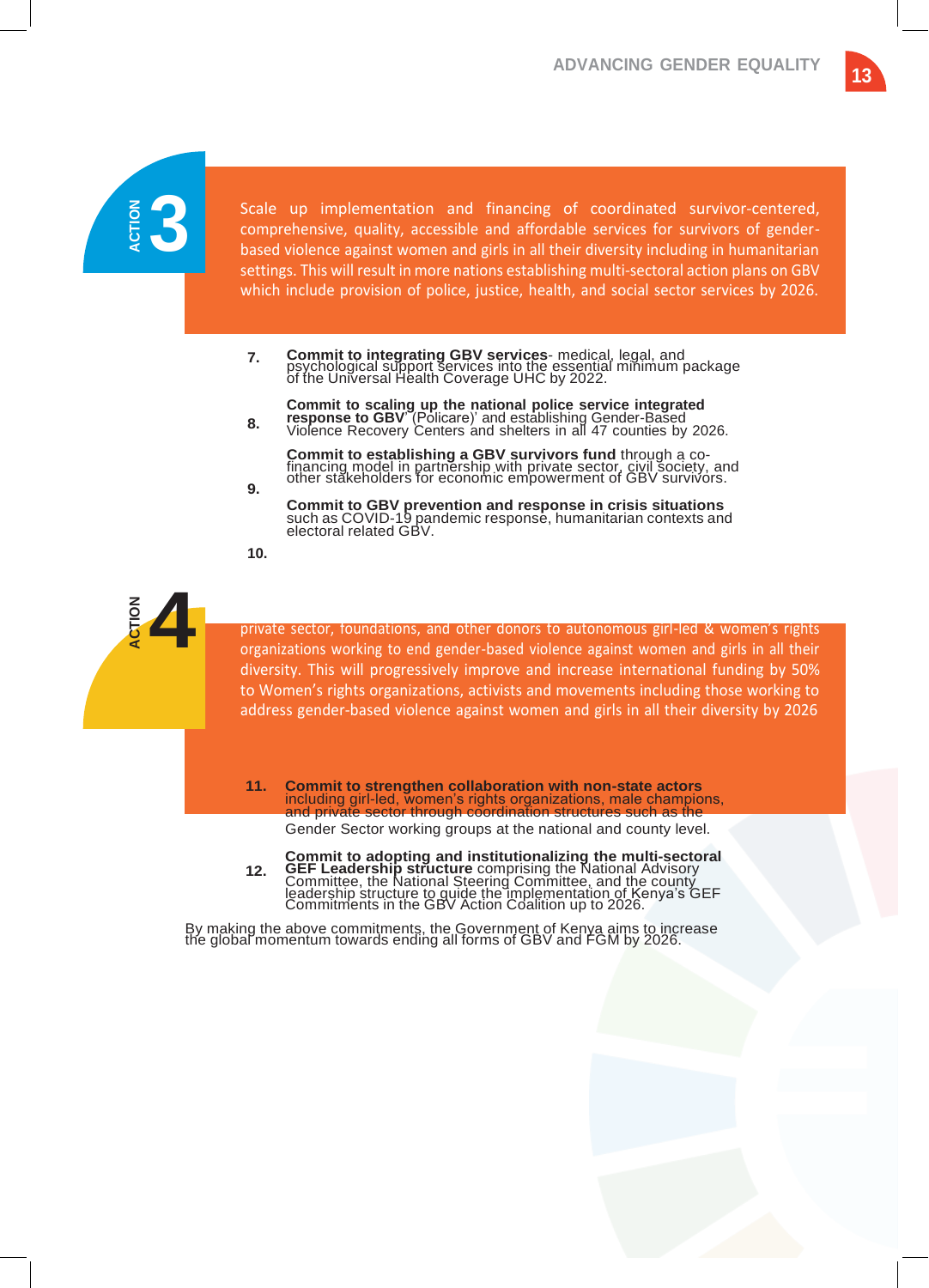## <span id="page-13-0"></span>**8.0 COMMITMENT-MAKERS MODEL**

In addition to the commitments by the Government of Kenya as an Action Coalition leader in the GBV Action Coalition, the Commitment-Makers Model provides an opportunity for other stakeholders in Kenya, working towards ending all forms of GBV to make commitments. The Commitment Makers Model provides an avenue for stakeholders who may be drawn from a governments, women's rights and feminist organizations, grassroots movements, civil society actors, youth-led organizations, private sector entities, UN agencies, and other international or regional organizations to join the coalition and make a minimum of one-year commitments.<sup>13</sup>

## <span id="page-13-1"></span>**9.0 CONCLUSION**

This policy brief and commitments framework is underpinned by the need for continued multilateral efforts in advancing gender equality and ending Gender-Based Violence. The COVID-19 pandemic has exacerbated gender inequalities and manifested the depth and breadth of various forms of Gender-Based Violence. The pandemic has demonstrated the need to foreground political will, resources, and policy commitments in localized responses aligned with global standards. Generation Equality Forum and the Beijing+25/26 review process provide an opportunity for a renewed commitment to advance gender equality and women's human rights.

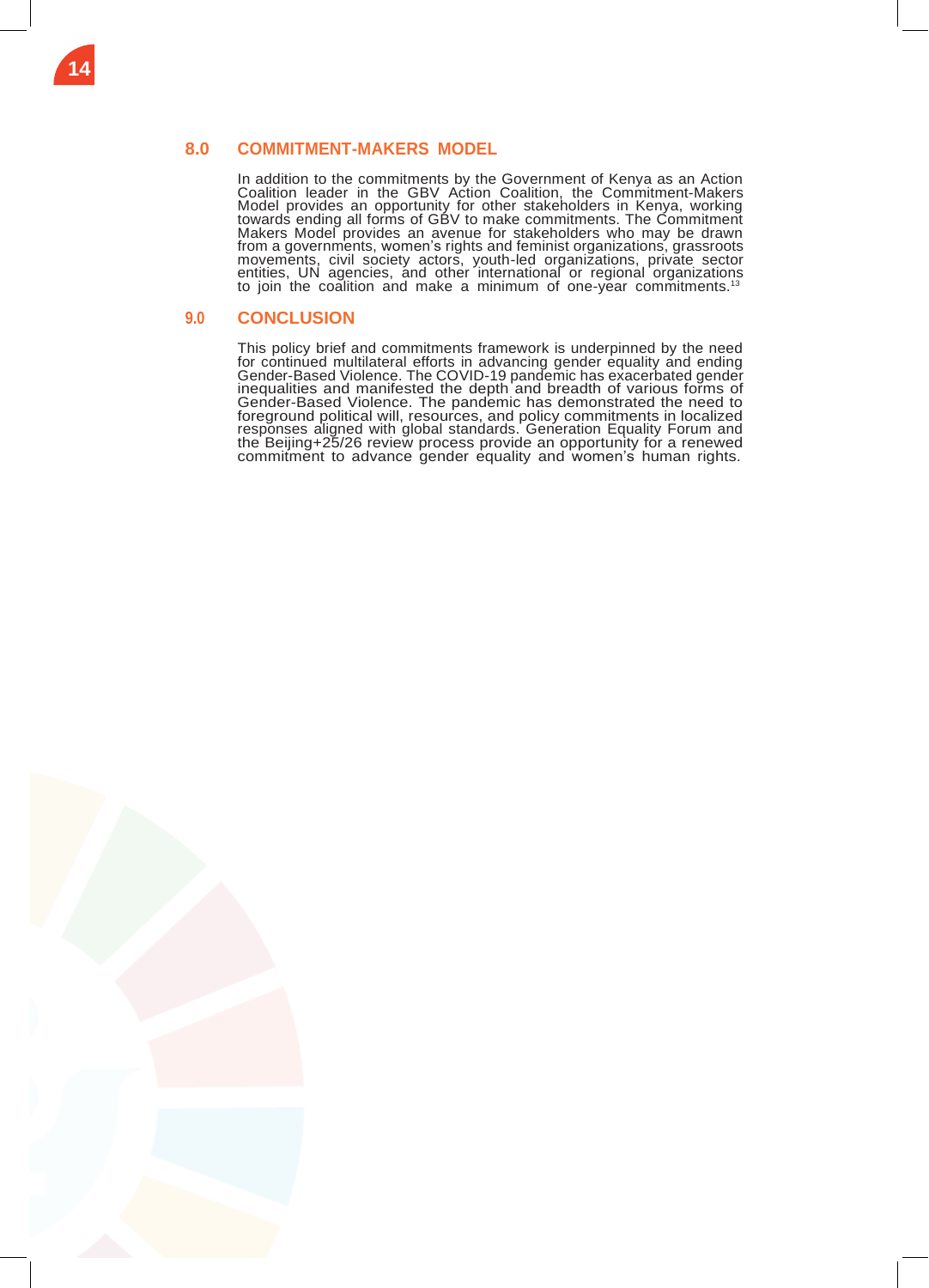#### **REFERENCES**

1. https://spriglobal.org/2020/08/27/kenyacpr/

2. https://data.unwomen.org/publications/womens-empowermentindex#:~:text=The%20Women's%20Empowerment%20Index%20 (WEI,5%20(SDG5)%20on%20achieving%20gender

**3. https://data.unwomen.org/sites/default/files/documents/** Publications/COVID-19%20Gender%20Assessment\_Kenya.pdf

4. [https://www.researchgate.net/publication/263205317\\_Intimate\\_](http://www.researchgate.net/publication/263205317_Intimate_) Partner\_Violence\_among\_Rural\_South\_African\_Men\_Alcohol\_Use\_ Sexual\_Decision-making\_and\_Partner\_Communication

5. https://dhsprogram.com/pubs/pdf/fr308/fr308.pdf

6. [https://www.researchgate.net/publication/322732182\\_The\\_](http://www.researchgate.net/publication/322732182_The_) medicalization\_of\_female\_genital\_mutilationcutting\_What\_do\_the\_data\_ reveal/link/5a6be1470f7e9bd4ca69dccd/download

7. <http://www.crimeresearch.go.ke/wp-content/uploads/2020/12/> Report-on-Protecting-the-Family-in-the-Time-of-Covid-19-Pandemic-Summary-of-Findings-and-Recommendations.pdf

**8. <http://kenyalaw.org/kl/fileadmin/pdfdownloads/Acts/>** ProtectionAgainstDomesticViolenceAct\_2015.pdf

**9. <http://kenyalaw.org/kl/fileadmin/pdfdownloads/Acts/>** ProhibitionofFemaleGenitalMutilationAct\_No32of2011.pdf

**10. <http://www.parliament.go.ke/sites/default/files/2020-10/>** LABOUR%20RPT%20ON%20SESSIONAL%20PAPER%20NO%203%20 OF%202019%20-%20NATIONAL%20POLICY%20ON%20ERADICATION%20 OF%20FGM.pdf

11. <http://psyg.go.ke/wp-content/uploads/2019/12/NATIONAL-POLICY->ON-GENDER-AND-DEVELOPMENT.pdf

12. [http://psyg.go.ke/docs/National%20Policy%20on%20prevention%20](http://psyg.go.ke/docs/National%20Policy%20on%20prevention) and%20Response%20to%20Gender%20Based%20Violence.pdf

13. https://forum.generationequality.org/commitment makers model